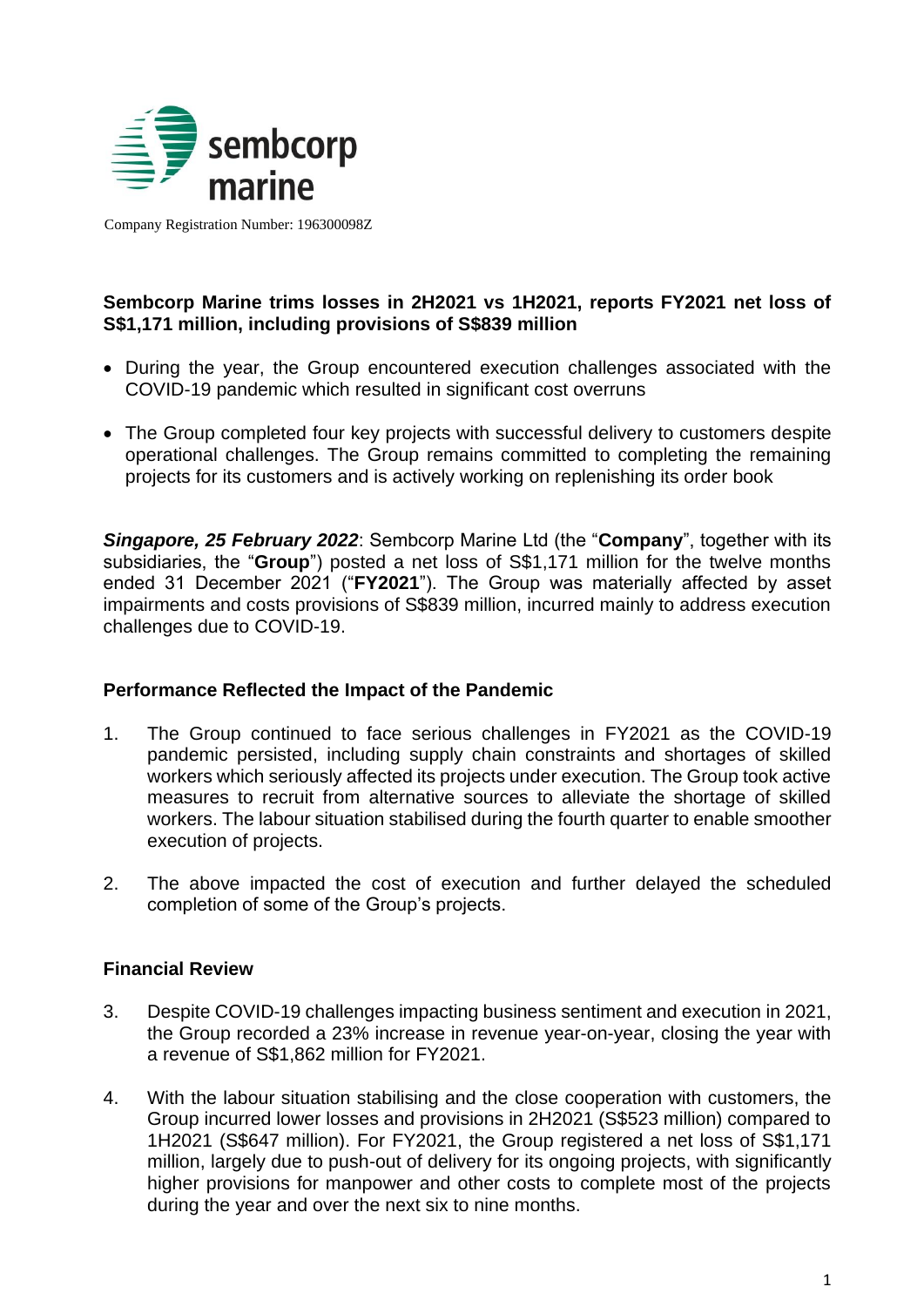- 5. FY2021 net loss of S\$1,171 million took into account the following provisions totaling S\$839 million (post-tax basis):
	- (i) Additional labour and other costs to complete existing projects of S\$696 million;
	- (ii) An increase in provisions for yards' reinstatement of S\$75 million; and
	- (iii) An increase in asset impairment loss and project stock write-down of S\$68 million

Excluding the above provisions, FY2021 net loss would be S\$332 million, an improvement of 24% compared to S\$439 million for FY2020.

| <b>Group (S\$ million)</b> | 2H2021 | 2H2020 | $+$ /(-)<br>$\frac{1}{2}$ | <b>FY2021</b> | <b>FY2020</b> | $+$ /(-)<br>$\%$    |
|----------------------------|--------|--------|---------------------------|---------------|---------------|---------------------|
| Turnover                   | 1,018  | 604    | 69                        | 1,862         | 1,510         | 23                  |
| <b>Gross Loss</b>          | (494)  | (296)  | 67                        | (1,082)       | (490)         | n.m.                |
| <b>EBITDA</b>              | (416)  | (308)  | 35                        | (1,028)       | (380)         | n.m.                |
| <b>Operating Loss</b>      | (515)  | (409)  | 26                        | (1,224)       | (582)         | n.m.                |
| Loss before tax            | (527)  | (450)  | 17                        | (1,255)       | (671)         | 87                  |
| Net Loss                   | (523)  | (390)  | 34                        | (1, 171)      | (583)         | n.m.                |
| EPS (basic) (cts)          | (2.27) | (4.46) | (49)                      | (6.49)        | (10.57)       | (39)                |
| NAV (cts)                  |        |        |                           | 12.75         | 29.21         | n.m. <sup>(1)</sup> |

## Table A: Financial Highlights

**Excluding Material Impairments and Provisions, Gross Loss, EBITDA and Net Loss are as follows:** 

| <b>Group (S\$ million)</b> | 2H2021 | 2H2020 | $+$ /(-)<br>$\frac{9}{6}$ | <b>FY2021</b> | <b>FY2020</b> | $+$ /(-)<br>$\frac{0}{2}$ |
|----------------------------|--------|--------|---------------------------|---------------|---------------|---------------------------|
| <b>Gross Loss</b>          | (137)  | (262)  | (48)                      | (289)         | (456)         | (37)                      |
| <b>EBITDA</b>              | (49)   | (146)  | (66)                      | (101)         | (218)         | (54)                      |
| <b>Net Loss</b>            | (156)  | (246)  | (37)                      | (332)         | (439)         | (24)                      |

(1) Not meaningful due to effects of S\$1.5 billion Rights Issue

## **Completion of Rights Issue**

6. The Group issued an announcement on 24 June 2021 relating to a proposed S\$1.5 billion renounceable underwritten Rights Issue aimed at addressing the Company's immediate funding needs. The Rights Issue was successfully completed in September 2021. The mandatory general offer by Startree Investments Pte. Ltd. ("**Startree**"), an indirect wholly-owned subsidiary of Temasek Holdings (Private) Limited, also closed with Startree having a resultant shareholding of 54.6% in the Company as at 3 November 2021.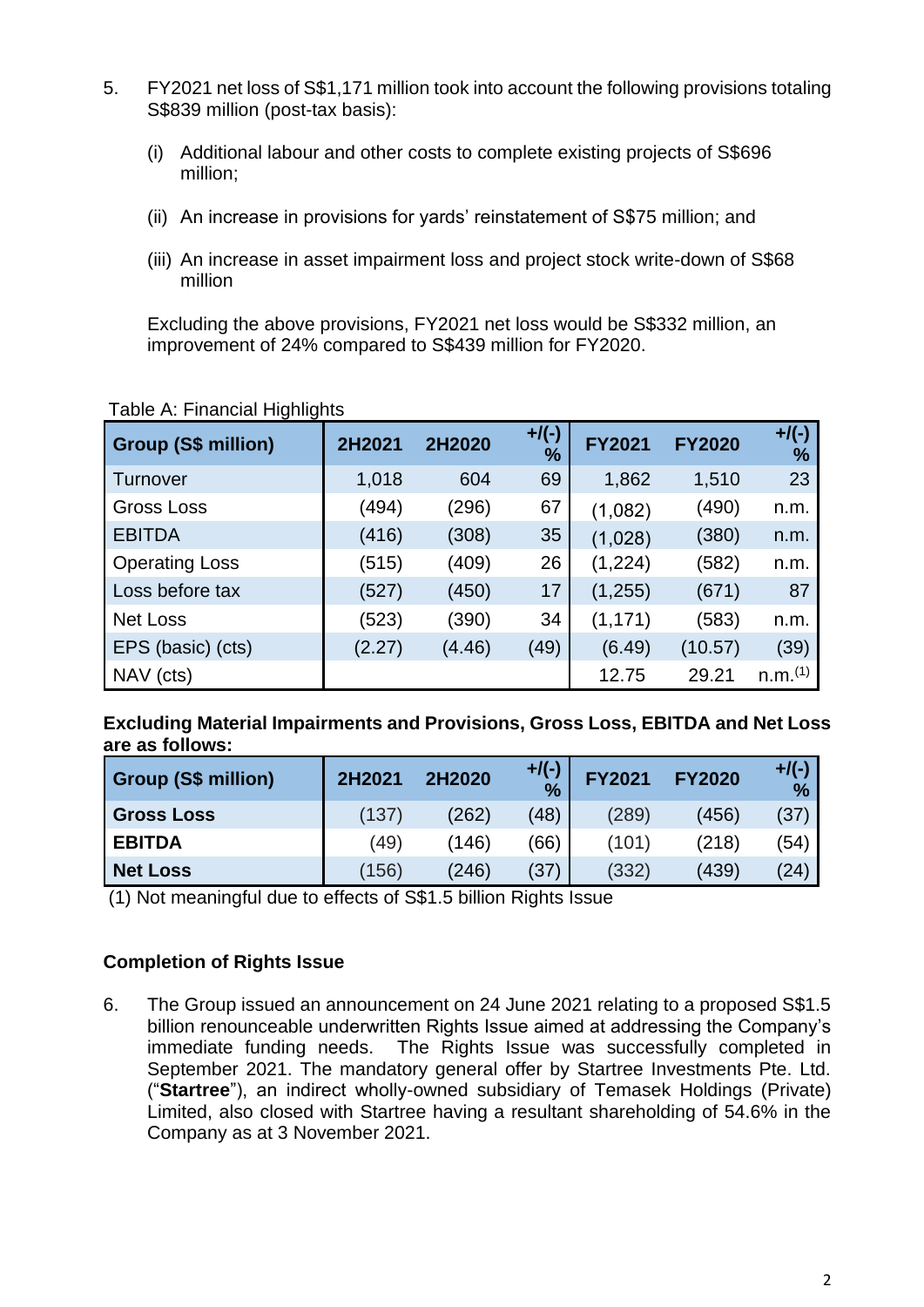## **Cash Flow and Liquidity Management**

- 7. Following the successful completion of the S\$1.5 billion Rights Issue in September 2021, part of the rights proceeds has been utilised for working capital and debt repayment in accordance with the intended use of the net cash proceeds stated in the Offer Information Statement. This includes approximately S\$35 million used for materials and equipment. S\$85 million for subcontractors' labour services. S\$80 million of employees' payroll expenses and S\$580 million towards repayment of loan facilities. Following the disbursements, the balance of the net proceeds is approximately S\$720 million.
- 8. As at 31 December 2021, the net debt to equity of the Group strengthened to 0.49 times (FY2020: 0.74 times), while net current assets was S\$493 million. The Group expects to have the necessary liquidity to fund its operations for the foreseeable future.

## **Final Dividend**

9. In view of the ongoing challenging business environment, the Board has decided to continue a prudent approach to liquidity management. As such, no final dividend has been declared for FY2021 (FY2020: No final dividend declared).

## **Operations Review**

### Net Order Book and New Contracts

- 10. The challenging industry conditions and market environment resulted in deferral of some project awards during the year. Notwithstanding these, the Group secured new contracts worth slightly over S\$1.0 billion in 2021, including S\$0.3 billion of Repairs & Upgrade projects.
- 11. As at end-2021, the Group has a net order book of S\$1.3 billion. This consists of S\$1.1 billion of projects under execution (with a total original contract sum of S\$6.1 billion) and S\$0.2 billion of ongoing Repairs & Upgrades projects. Renewables, cleaner and green solutions comprise approximately 43% of the Group's net order book.

## Successful Completion of Projects

- 12. Despite operational challenges arising from supply chain constraints and acute manpower shortages, the Group successfully delivered four major projects in FY2021 and year-to-date in 2022. These include:
	- Fabrication of six production topsides and four bridges for TotalEnergies EP Denmark for the Tyra Redevelopment Project;
	- Newbuild Floating Production Unit ("**FPU**") for the Vito Regional Production Facility ("**RPF**") for Shell Offshore Inc.;
	- Newbuild FPSO, the Johan Castberg to Equinor for harsh-environment operation at the Johan Castberg field in the Barents Sea, Norway; and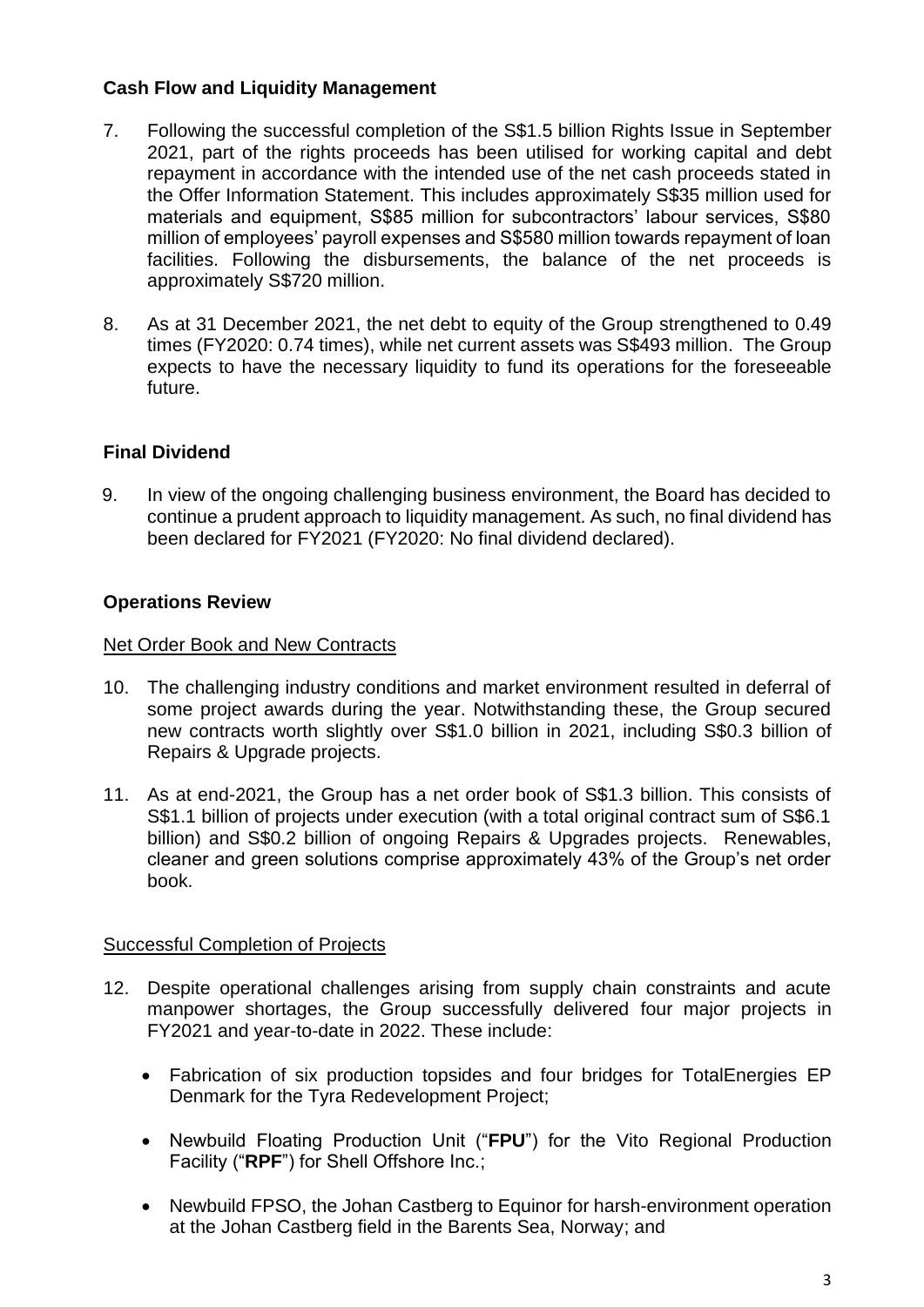- Fabrication of 15 wind turbine jacket foundations for Jan De Nul's Formosa 2 Offshore Wind Farm. Five jacket foundations have since sailed away with the remaining awaiting client's vessel availability.
- 13. Other projects completed include conversions and upgrades of offshore gas facilities and offshore production facilities.

## Ongoing Projects Execution

14. As at end-2021, the Group has a total of 16 key projects under execution with 12 scheduled for completion in 2022 and the remaining will progressively be completed from 2023 to 2025.

### **Projects Under Execution as at 31 December 2021**

### **Renewables Solutions**

- Jan De Nul Formosa 2 Offshore Wind Farm
- Ørsted Hornsea 2 Offshore Wind Farm: Offshore Hook-up and Commissioning of Offshore Substation and Reactive Compensation Station Topsides
- RWE Renewables Sofia Offshore Wind Farm: Offshore Converter Platform

### **Process Solutions**

- Equinor Johan Castberg: Newbuild Floating Production, Storage and Offloading Vessel (FPSO)
- NOC Gallaf Batch 2: Wellhead Platforms
- Shapoorji: FPSO Conversion
- Shell Whale Project: Newbuild FPU
- Tupi P-71: FPSO Modification, Integration and Topside Modules Fabrication

### **Gas Solutions**

- Bechtel Pluto Train 2 Project: Modules Assembly of LNG Gas Processing Trains
- MOL LNG Bunker Vessel
- TotalEnergies Tyra Redevelopment Project: Topsides and Bridges
- Technip Energies Karish: Newbuild FPSO
- KARMOL Karmol LNGT Powership Asia and Karmol LNGT Powership Europe: FSRU Conversion and Upgrading Projects

### **Ocean Living Solutions**

• Norled – Full Battery-operating Roll-on/Roll-off Passenger ("Ropax") Ferries (Three units)

### **Advanced Drilling Rig Solutions**

- Transocean Deepwater Atlas Drillship
- Transocean Deepwater Titan Drillship

#### New Order Developments

15. The improving industry outlook on the back of rising oil and gas prices provide impetus for oil and gas companies to review plans for the resumption of deferred activities, final investment decisions and capital expenditures. There are also improved prospects and opportunities associated with the global transition towards cleaner energy and sustainable solutions. Overall, orders visibility continues to improve.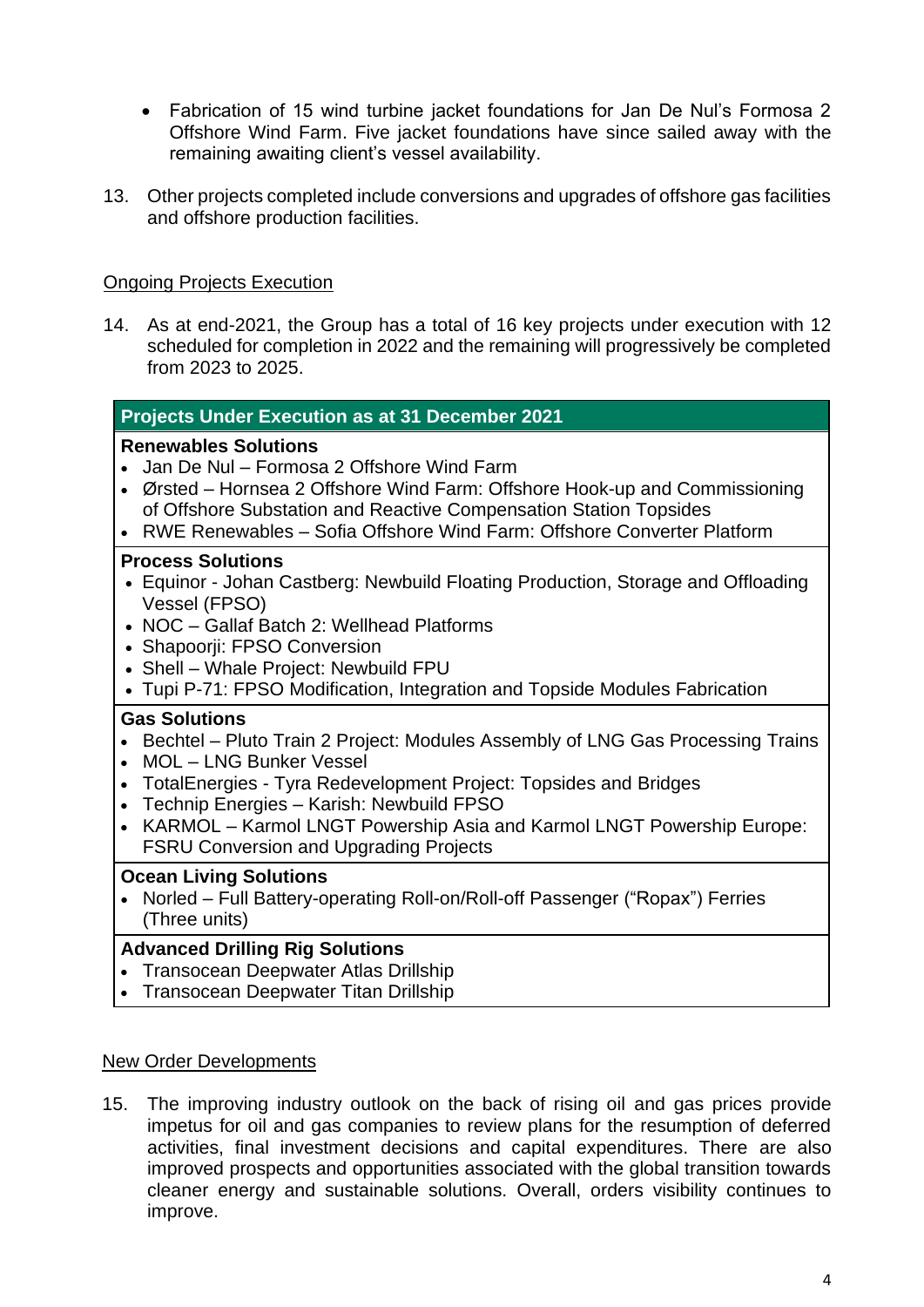16. The Group continues to actively develop emerging tender opportunities in the Renewable Energy and Gas Solutions segment. The Group is also actively pursuing multiple projects covering FPSOs, FSOs and FPUs with tenders in progress.

## **Recognition for the Group's Sustainability Commitment and Green Innovation**

- 17. In April 2021, the Group was presented the Sustainability Award by the Maritime and Port Authority of Singapore at the Singapore International Maritime Awards 2021 in recognition of the Group's steadfast commitment to sustainability.
- 18. The Group won accolades at the Work Boat World Awards 2021 for its design of two marine vessels:
	- *MF Hydra*, the world's first zero-emission liquid hydrogen-powered Ropax ferry; and
	- *Ultramarine*, a technologically-advanced ice-class polar expedition cruise ship.

## **Potential Combination with Keppel O&M**

19. On 24 June 2021, the Group issued an announcement related to a non-binding memorandum of understanding entered into with Keppel Corporation Limited to explore the potential combination of Sembcorp Marine and Keppel Offshore & Marine. The Group is working towards a definitive agreement in the first quarter of 2022.

# **Outlook**

- 20. In FY2022, the Group will need to complete and deliver a total of 12 existing projects. Provisions for costs to complete these projects have already been made in FY2021. The Group is also on track to conclude negotiations on project completion terms with its key customers. Barring any unforeseen events, this should contribute positively to the Group's results in 1H2022.
- 21. The industry outlook for the oil & gas, renewables and other green solutions continues to improve. It is important for the Group to convert its orders pipeline into firm contracts on a timely basis in FY2022.
- 22. Taking the above factors into account, the Group expects its financial performance in FY2022 to be significantly better than FY2021.

**-----END-----**